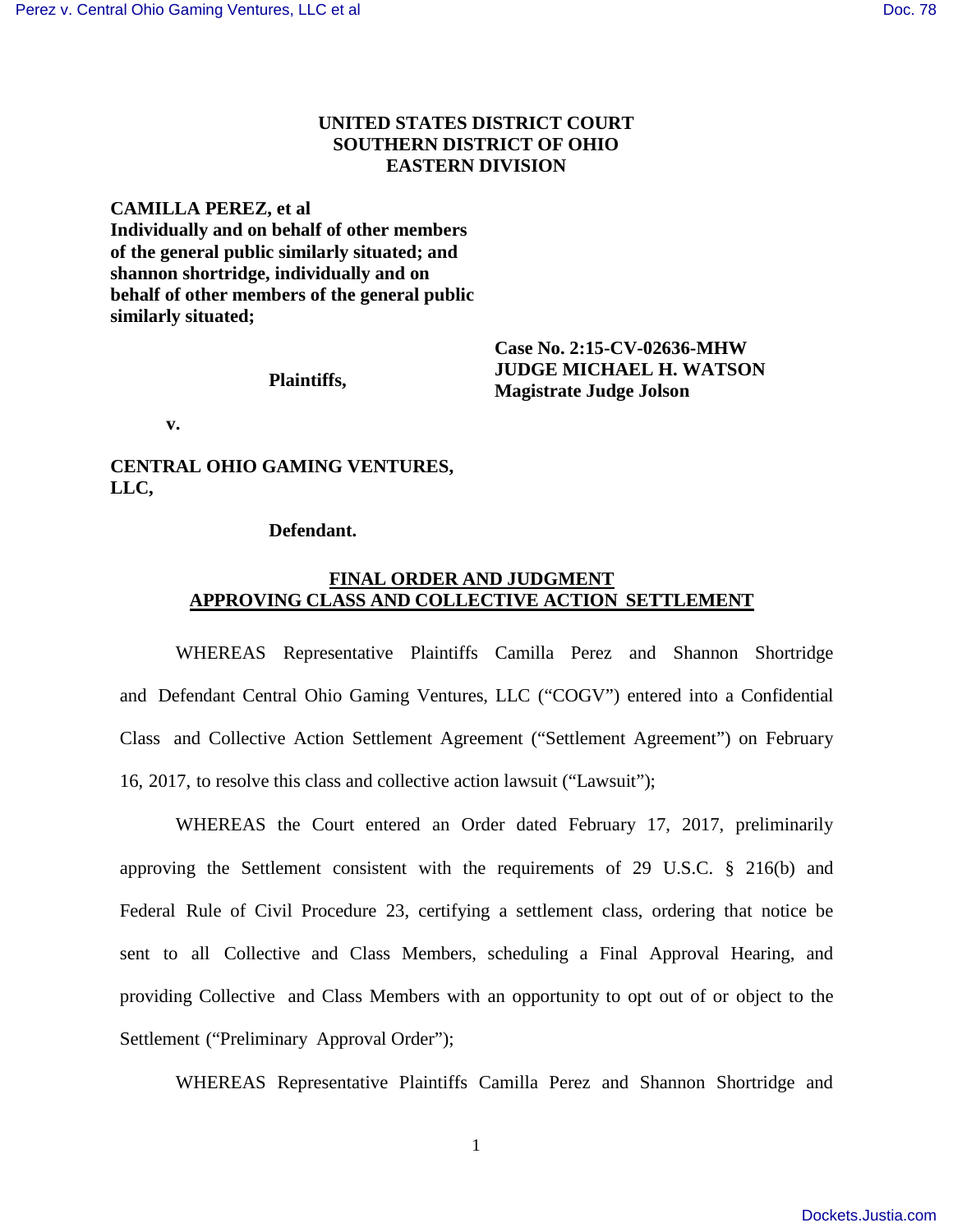COGV submitted Revised Notices of Class/Collective Action Lawsuit Settlement ("Revised Notices") for Court approval, and the Court approved said Revised Notices on March 6, 2017;

WHEREAS the Court held a final approval hearing on June 12, 2017, to determine whether to give final approval to the proposed Settlement; and

WHEREAS the Court makes the following Findings of Fact and Conclusions of Law in support of the approval of the proposed Settlement.

NOW, THEREFORE, based on the submissions of the Parties, all prior proceedings in this action, and on the evidence and arguments presented at the Final Approval Hearing, it is hereby ORDERED, ADJUDGED, and DECREED as follows:

1. Incorporation of Other Documents. This Final Order and Judgment Approving Class and Collective Action Settlement (the "Final Approval Order") incorporates herein the Settlement Agreement and Revised Notices. Unless otherwise provided herein, all capitalized terms in this Final Approval Order shall have the same meaning as set forth in the Settlement Agreement.

2. Jurisdiction. Because adequate notice has been disseminated and all Collective and Class Members have been given the opportunity to opt out of the Settlement, the Court has personal jurisdiction with respect to the claims of all Collective and Class Members. The Court has subject matter jurisdiction over the Lawsuit, including jurisdiction to approve the proposed Settlement, grant final certification of a settlement class, and dismiss the Lawsuit.

3. Final Class and Collective Action Certification. A class is certified for settlement purposes only based on the Court's finding that the proposed settlement class satisfies all applicable requirements of Federal Rule of Civil Procedure 23 and due process.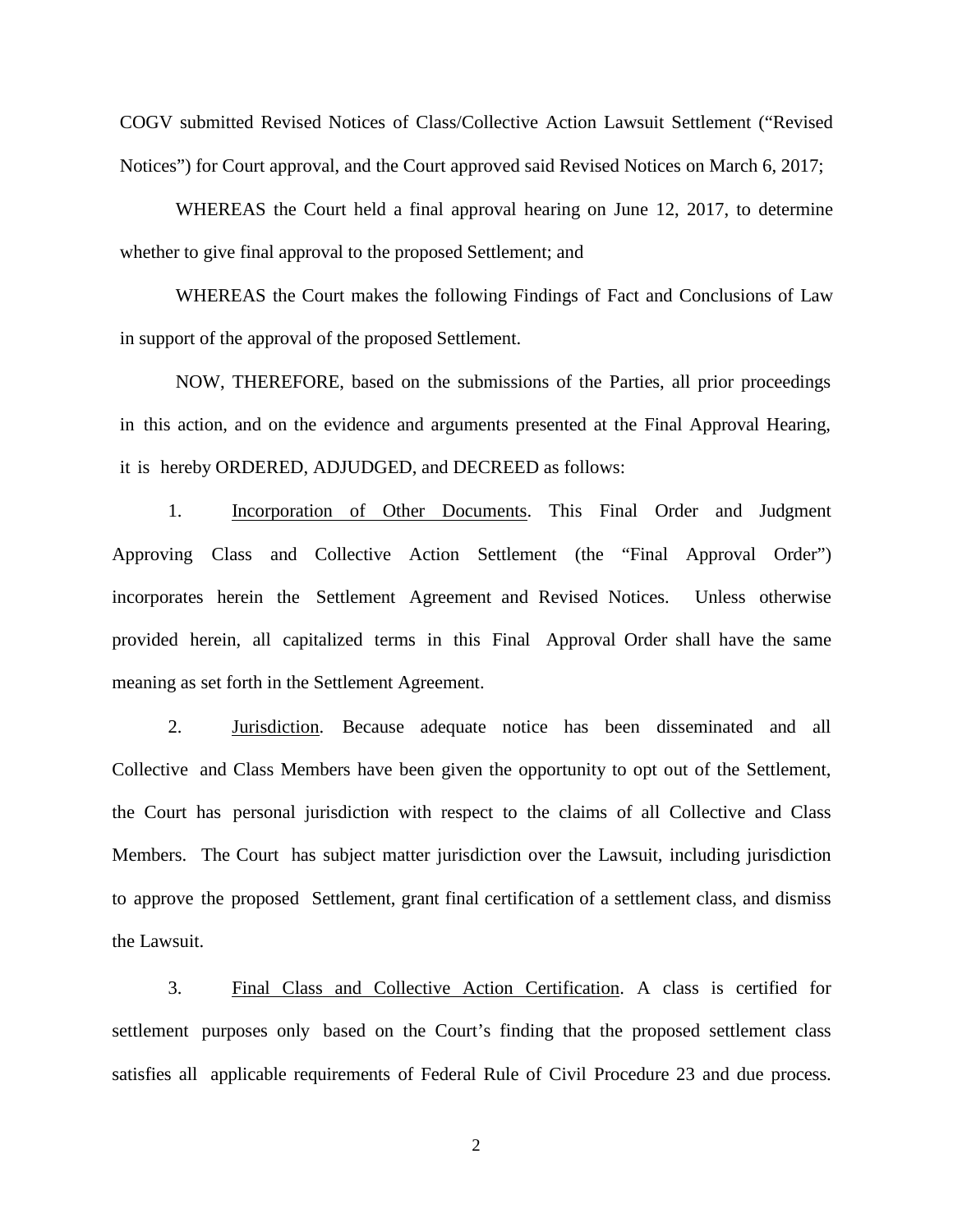The "Settlement Class" consists of all employees who worked at the Hollywood Casino in Columbus, Ohio, as a Buffet Server, Buffet Busser/Runner, Buffet Host/Hostess, Steakhouse Server, Steakhouse Host/Hostess, Steakhouse Bartender, Steakhouse Busser, Banquet Attendant, OH Lounge Server, OH Lounge Host/Hostess, OH Lounge Busser, Beverage and Floor Department Bartender, Beverage and Floor Department Barback, Beverage Server, Deli Department/Take 2 Food and Beverage Attendant, Slot Technician, Security Officer and/or EMT Officer as their primary and/or secondary job codes between July 22, 2012 and October 14, 2016. Representative Plaintiffs and members of the Settlement class who filed consents to join the Lawsuit pursuant to the Court's December 8, 2015 Order granting conditional certification pursuant to 29 U.S.C. § 216(b) are collectively referred to as "Collective Members." A collective action under Section 216(b) of the Fair Labor Standards Act ("FLSA"), 29 U.S.C. §§ 201, et seq., is certified for settlement purposes consisting of all Collective Members and all other members of the Settlement Class who accept settlement payments under the terms of the Settlement Agreement.

4. Adequacy of Representation. Greg Mansell of Mansell Law, LLC and Matthew Coffman of Coffman Legal, LLC have fully and adequately represented the Settlement Class for purposes of entering into and implementing the settlement and have satisfied the requirements of Federal Rule of Civil Procedure 23.

5. Class Representatives. For purposes of settlement, the Court approves the Representative Plaintiffs, Camilla Perez and Shannon Shortridge, as the Class Representatives.

6. Class Notice. The Court finds that the Class Member Notice and Collective Member Notice and their distribution to the Settlement Class have been implemented pursuant to the Settlement Agreement and the Preliminary Approval Order and that they: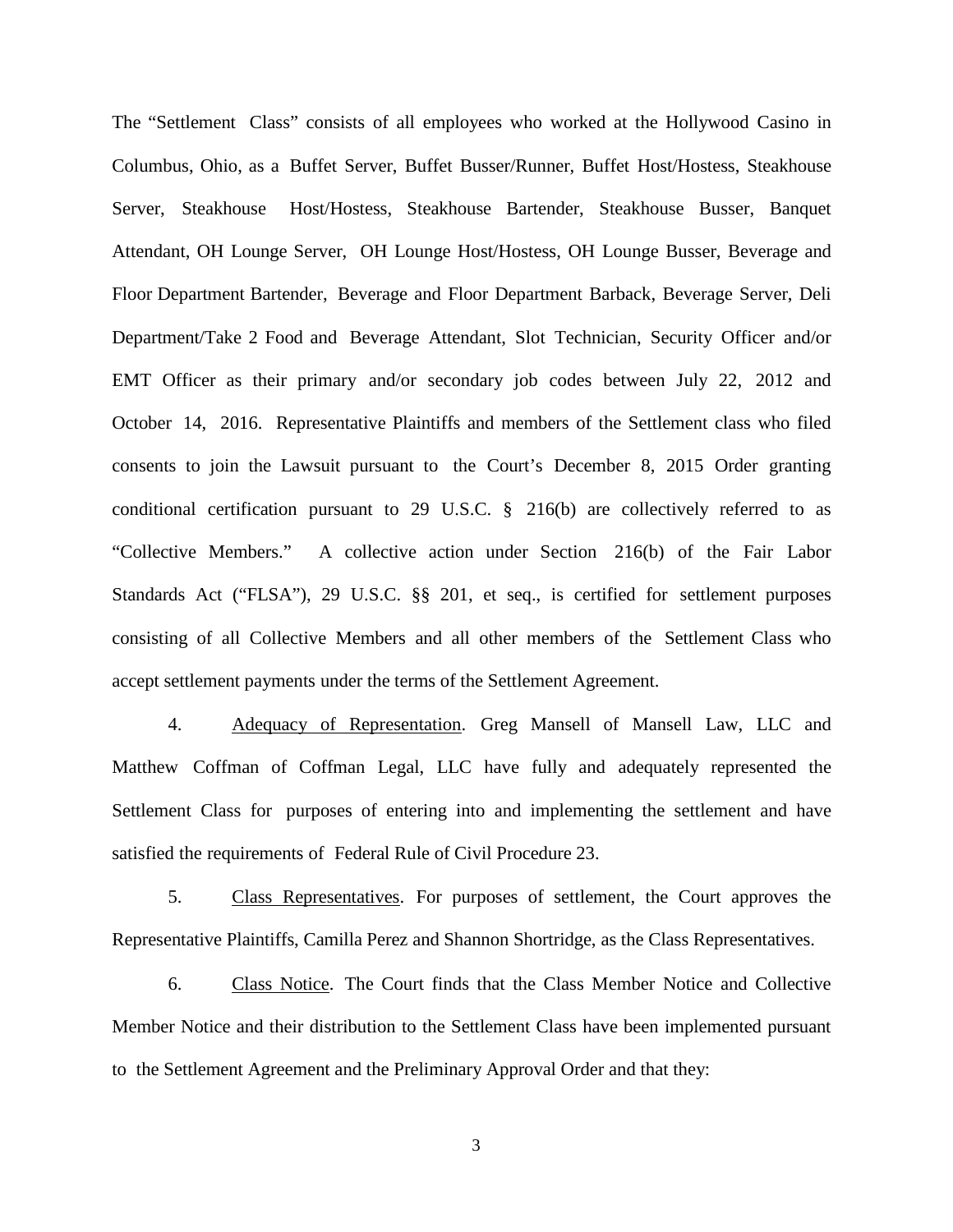a. constitute the best practicable notice to Settlement Class Members under the circumstances of the Lawsuit;

b. constitute notice that was reasonably calculated, under the circumstances, to apprise Settlement Class Members of (i) the pendency of the Lawsuit; (ii) the terms and conditions of the Settlement and their rights under the Settlement; (iii) their right to exclude themselves from the Settlement Class and the proposed Settlement; (iv) their right to object to any aspect of the proposed Settlement; (v) their right to appear at the Final Approval Hearing, either on their own behalf or through counsel hired at their own expense, if they did not exclude themselves from the Settlement; and (vi) the binding effect of the Release set forth in the Settlement Agreement on all persons who did not request exclusion from the Settlement Class;

c. constitute notice that was reasonable, adequate, and sufficient to all persons entitled to be provided notice;

d. constitute notice that fully satisfied Federal Rule of Civil Procedure 23 and due process; and

e. constitute notice that adequately informed members of the Settlement Class that the Settlement will have no binding effect upon individuals who opt out of the Settlement.

7. Final Settlement Approval. The terms and provisions of the Settlement Agreement have been entered into in good faith and are the product of arms-length negotiations by experienced counsel who have done a meaningful investigation of the claims in the Lawsuit. No person objected to the Settlement Agreement. The Settlement Agreement and all of its terms that are fully and finally approved are fair, reasonable, adequate, and in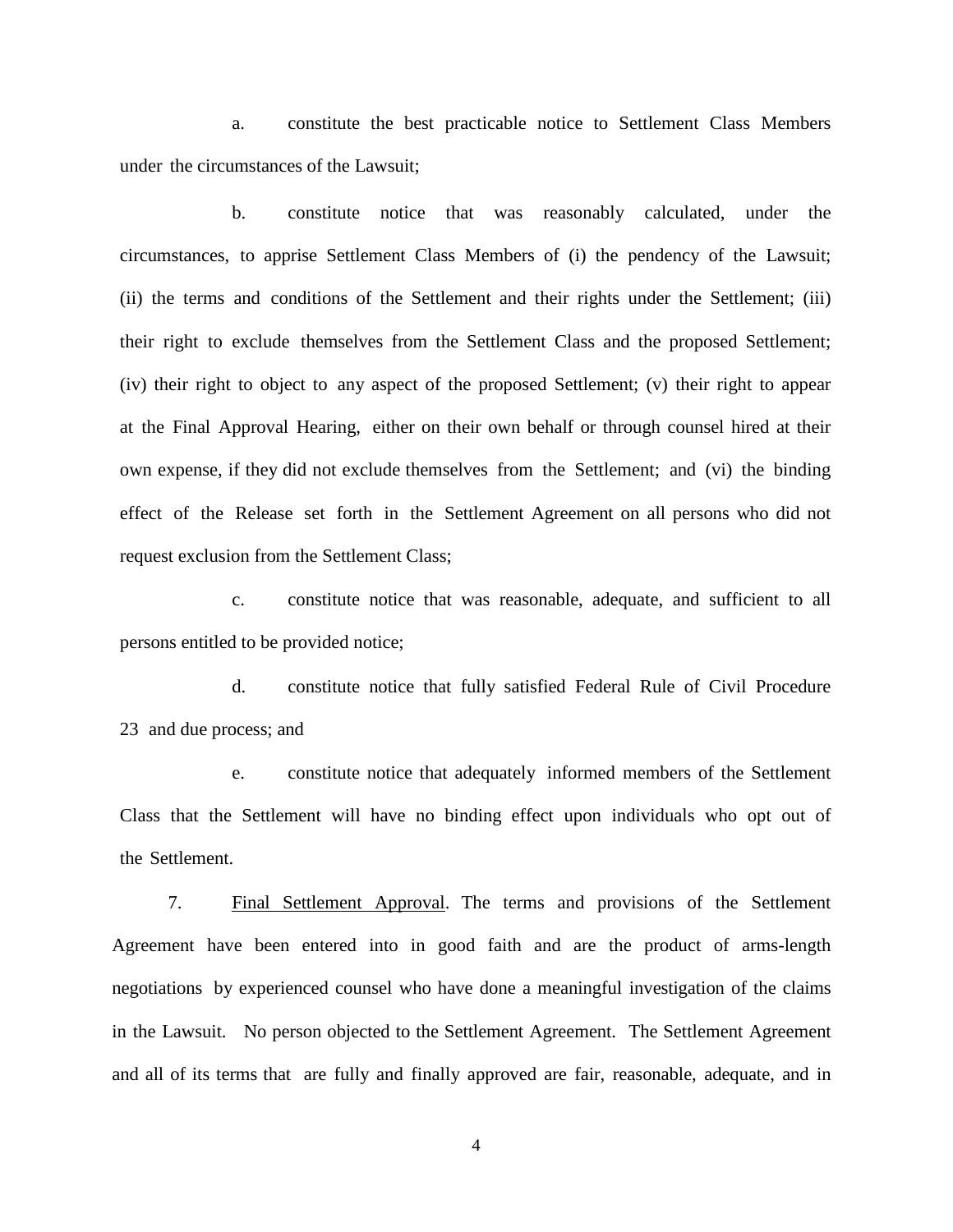the best interest of each of the Parties and the Settlement Class. The Settlement Agreement resolves a bona fide dispute under the FLSA and contains terms that further the purposes of the FLSA. The Parties are hereby directed to implement and consummate the Settlement Agreement according to its terms and provisions.

8. Class Action Fairness Act. All notice requirements of the Class Action Fairness Act, 28 U.S.C. § 1715, et seq., have been complied with and there have been no objections from any state or federal officials regarding the Settlement Agreement.

9. Binding Effect. The terms of the Settlement Agreement, this Final Approval Order, and the judgment entry are binding on all members of the Settlement Class who did not opt out of the Settlement – as well as their heirs, executors, administrators, successors, and assigns – and those terms shall have res judicata and other preclusive effect in all pending and future claims, lawsuits, or other proceedings maintained by or on behalf of any such persons, to the extent those claims, lawsuits, or other proceedings involve matters that were or could have been raised in the Lawsuit.

10. Release and Exceptions. Members of the Settlement Class who did not opt out of the Settlement shall be bound by the Release of Claims set forth in the Settlement Agreement as to all Released Parties. That Release of Claims is incorporated herein in all respects, and it is effective as of the date of this Final Approval Order. The Court expressly adopts all defined terms in the Settlement Agreement, including, but not limited to, the following definition of Settled Claims:

any and all charges, claims, causes of action, actions, lawsuits, demands, demands for arbitration, complaints, liabilities, obligations, promises, agreements, rights, and controversies of any kind, whether known or unknown, for any remedies whatsoever, including monetary relief, injunctive relief, declaratory relief, equitable relief, damages, special damages, liquidated damages, wages, compensation, benefits, restitution,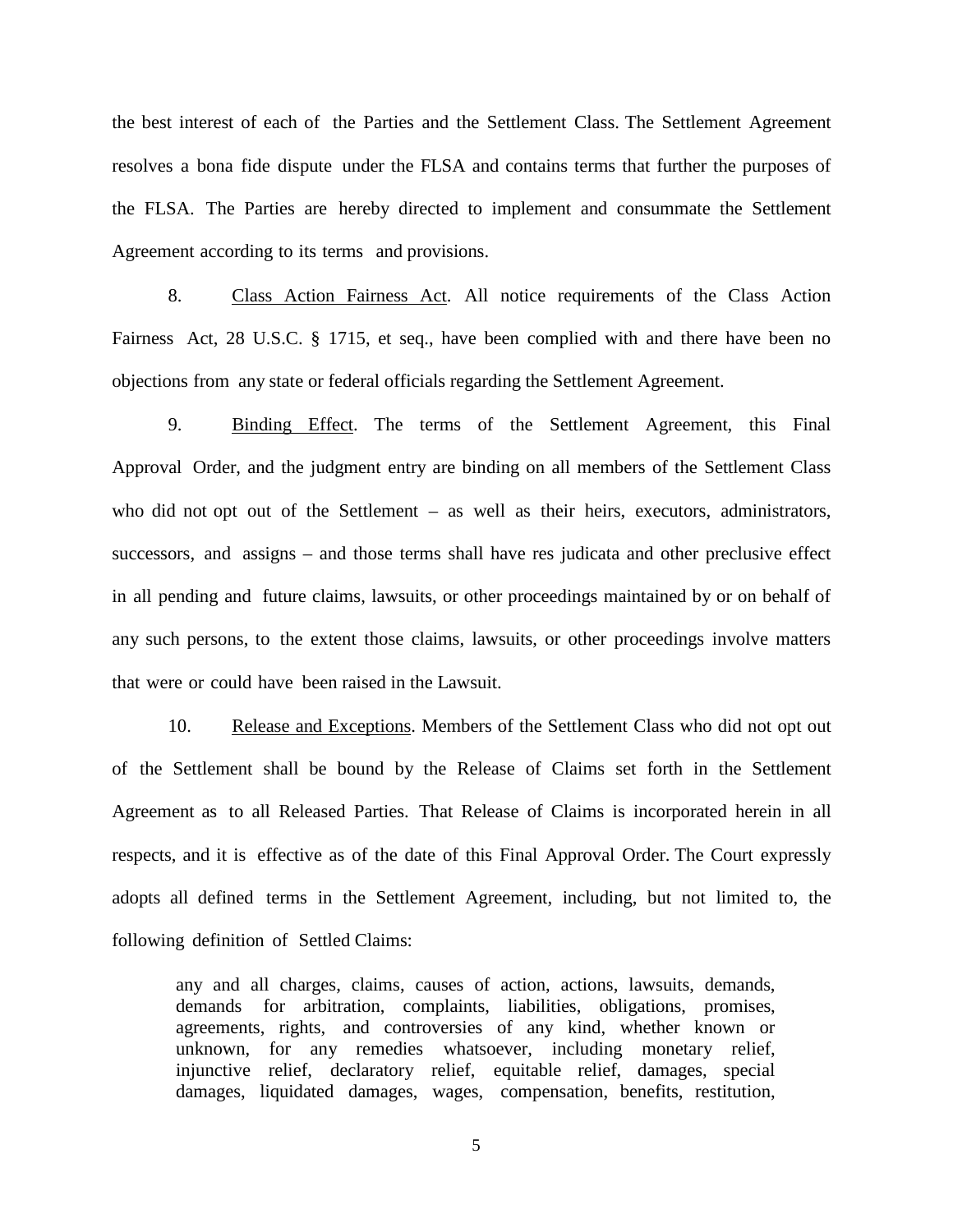disgorgement, attorneys' fees, costs, expenses, losses, debts, interest, penalties, civil penalties, and fines, whether direct or indirect, whether under federal law or the law of any state, whether suspected or unsuspected, which any Collective or Class Member has had, now has, or may have in the future against the Released Parties for any act occurring on or before the date on which preliminary approval of the settlement is granted by the Court relating to the payment of wages, hours worked, or based on the facts that were or reasonably could have been alleged in the Lawsuit, including, but not limited to, claims relating to wages, compensation, meal and rest periods (including missed, interrupted, untimely, unpaid, not provided, or noncompliant meal and/or rest periods), work performed off-the-clock, regular rate calculations, bag checks, bank deposits, hours worked, payments for hours worked, payments for overnight shifts, and all claims under the Fair Labor Standards Act and Ohio Minimum Fair Wage Standards Act, including claims based on the following categories of allegations: (1) COGV allegedly failed to pay employees time-and-a-half for every hour worked in excess of forty in one or more workweeks because of an automatic 0.5 hour deduction for a meal break when employees did not have a lunch; (2) COGV allegedly failed to pay employees who worked as tipped employees at an overtime rate that met the requirements of the FLSA in one or more workweeks; and (3) COGV allegedly failed to properly calculate the regular rate of pay in determining overtime rates for employees who worked in two or more positions with different rates of pay.

All such claims are hereby released by any member of the Settlement Class who did not opt out of the Settlement.

"Carved Out" Claims: Nothing in this Order will be deemed to be a release of any claims by Plaintiffs that were asserted as of October 14, 2016, in the case styled *Heather Betts, et al., v. Central Ohio Gaming Ventures* (Case No. 2:16-cv-373) (the "Betts Litigation") for any workweeks in which any Plaintiff (1) performed work in the following departments: back of the house food service, including cooks and stewards; valet, including cashiers and valets; and table games department and (2) did not perform work in any of the job codes set forth in the Collective and Class Member definition herein. Additionally, nothing in this Order will be deemed to be a release of the claims outlined in the Third and Fourth Causes of Action in the proposed Third Amended Complaint in the Litigation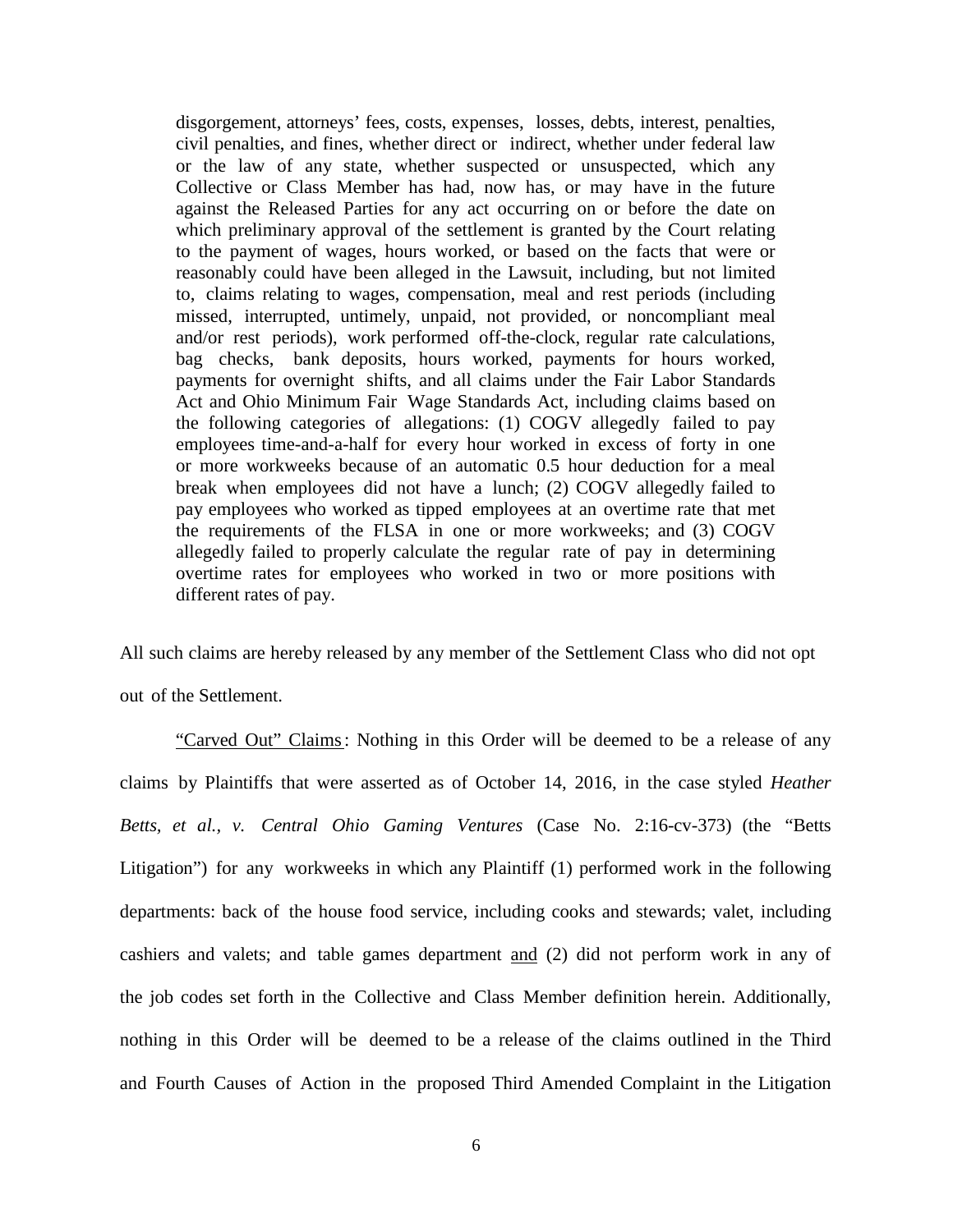(Dkt. 59-1 in the Litigation).

11. Permanent Injunction. Members of the Settlement Class who did not opt out of the Settlement are barred and enjoined from filing, commencing, prosecuting, maintaining, intervening in, participating in (as class members or otherwise), or receiving any benefits or other relief from, any other claim, lawsuit, arbitration, or administrative, regulatory or other proceeding or order in any jurisdiction based on the Settled Claims, except as related to the Carved Out Claims. The Court finds that issuance of this permanent injunction is necessary and appropriate in aid of the Court's jurisdiction over the Lawsuit and to protect and effectuate the Court's Final Approval Order.

12. Enforcement of Settlement. Nothing in this Final Approval Order shall preclude any action to enforce the terms of the Settlement Agreement.

13. Settlement Payments. COGV shall fund the Collective Member Settlement Fund and Class Member Settlement Fund as set forth in the Settlement Agreement. Those monies shall be distributed to members of the Settlement Class, who do not exclude themselves from the Settlement, on the terms provided in the Settlement Agreement.

14. Attorney's Fees and Expenses. Class Counsel are hereby awarded attorneys' fees and costs in the amount of \$165,000. Such fees and expenses are to be paid pursuant to the conditions set forth in the Settlement Agreement. COGV shall not be required to pay for any other attorneys' fees and expenses, costs, or disbursements incurred by Class Counsel or any other counsel representing the Representative Plaintiffs or Settlement Class, or incurred by the Representative Plaintiffs or Settlement, or any of them, in connection with the Lawsuit, the settlement of the Lawsuit, or the Settled Claims, except at it relates to the Carved Out Claims.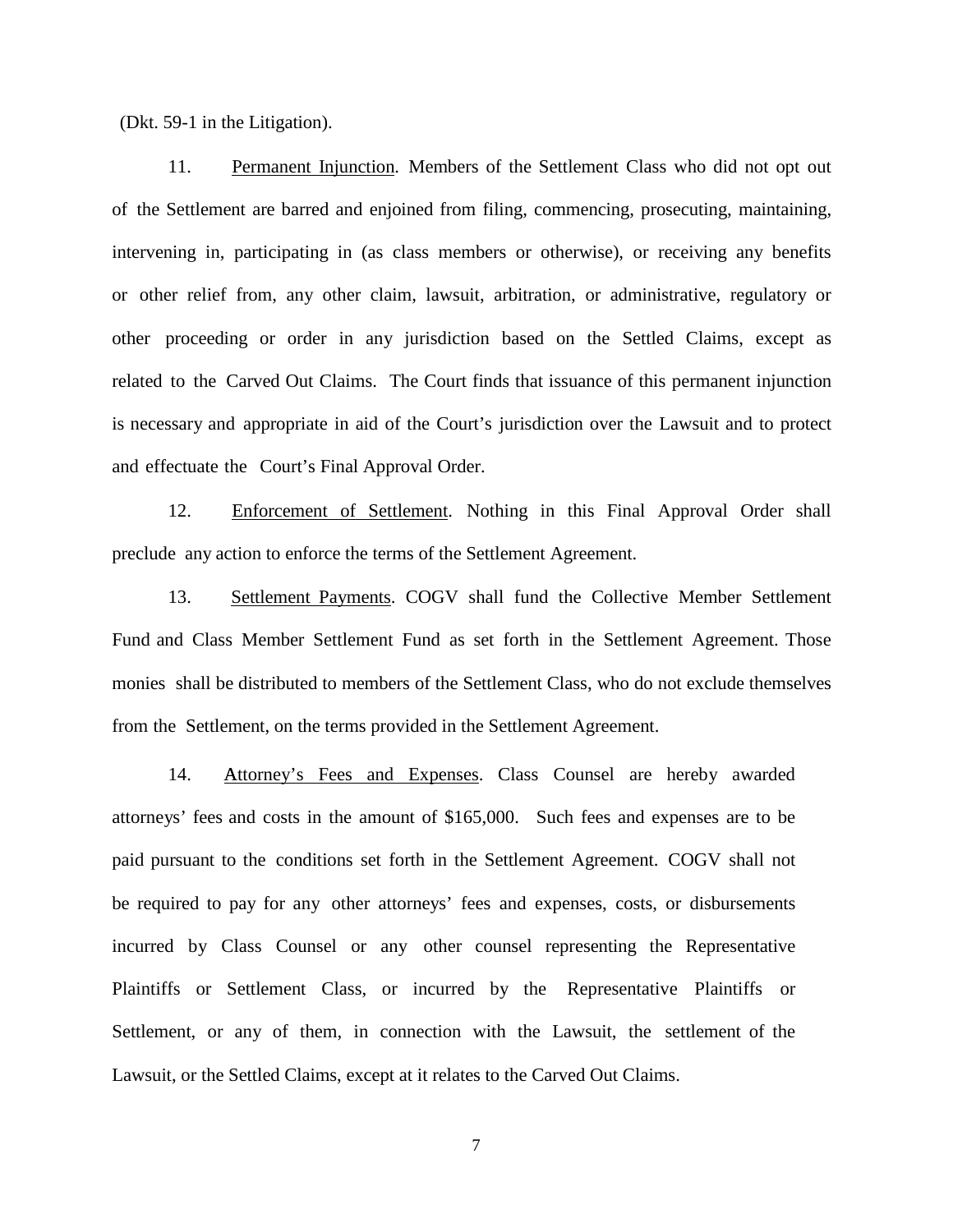15. Representative Plaintiffs Enhancement Payments. The Court finds that Enhancement Payments to each of the Representative Plaintiffs in the amount of \$3,500 to be paid by COGV to each of the Representative Plaintiffs for service and assistance to the Settlement Class in the Lawsuit is reasonable and appropriate. Such Enhancement Payments are to be paid pursuant to the conditions set forth in the Settlement Agreement.

16. Settlement Administration Costs. The Court finds that COGV shall pay all settlement administration costs incurred by the Claims Administrator pursuant to the conditions set forth in the Settlement Agreement.

17. Modification of the Settlement Agreement. The Parties are hereby authorized, upon approval of the Court, to agree to and adopt such amendments to, and modifications and expansions of, the Settlement Agreement, as are in writing and signed by the Parties' counsel and are consistent with this Final Approval Order and do not limit the rights of members of the Settlement Class under the Settlement Agreement.

18. Retention of Jurisdiction. The Court expressly retains jurisdiction as to all matters relating to the administration, consummation, enforcement, and interpretation of the Settlement Agreement and of this Final Approval Order, and for any other necessary purpose, including, without limitation:

a. enforcing the terms and conditions of the Settlement Agreement and resolving any disputes, claims, or causes of action in the Lawsuit that, in whole or in part, are related to or arise out of the Settlement Agreement or this Final Approval Order;

b. entering such additional orders as may be necessary or appropriate to protect or effectuate the Court's Final Approval Order and permanently enjoining members of the Settlement Class from initiating or pursuing related proceedings, or to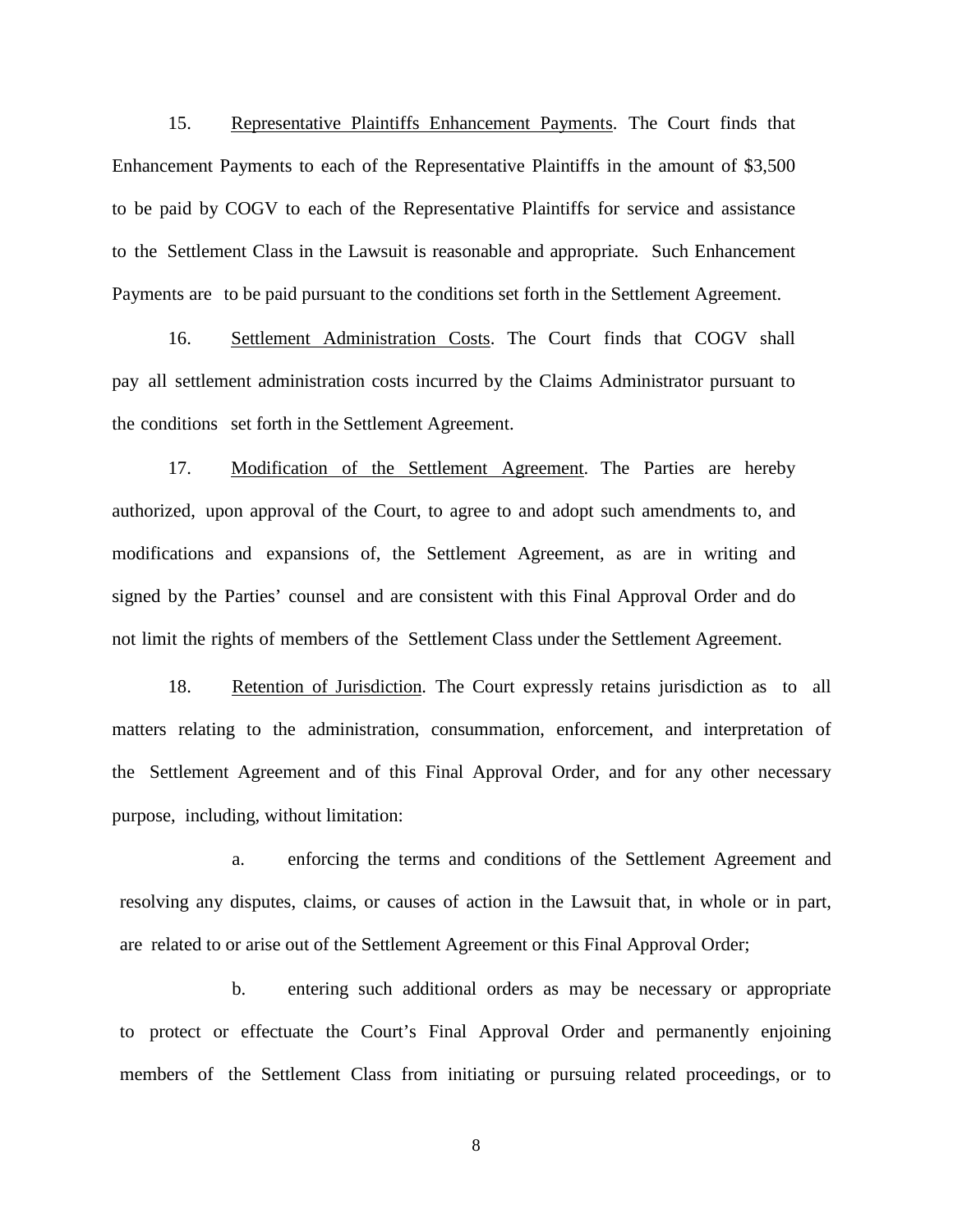ensure the fair and orderly administration of this settlement; and

c. entering any other necessary or appropriate orders to protect and effectuate this Court's retention of continuing jurisdiction.

19. No Admissions. Neither this Final Approval Order nor the Settlement Agreement are, may be construed as, or may be used as, an admission or concession: (a) by or against COGV of the validity of any claim or any actual or potential fault, wrongdoing, or liability or (b) by Representative Plaintiffs that the claims they have asserted in the Lawsuit lack merit. Entering into or carrying out the Settlement Agreement, and any negotiations or proceedings related to it, shall not be construed as, or deemed to be evidence of, an admission or concession as to COGV's denials or defenses or an admission or concession as to the merits of Representative Plaintiffs' claims and shall not be offered or received in evidence in any action or proceeding against any party hereto in any court, administrative agency, or other tribunal for any purpose whatsoever, except as evidence of the settlement or to enforce the provisions of this Final Approval Order and the Settlement Agreement; provided, however, that this Final Approval Order and the Settlement Agreement may be filed in any action against or by COGV to support a defense of res judicata, collateral estoppel, release, waiver, good-faith settlement, judgment bar or reduction, full faith and credit, or any other theory of claim preclusion, issue preclusion, or similar defense or counterclaim.

20. Dismissal with Prejudice. All claims in the Lawsuit are hereby dismissed with prejudice. No fees or costs shall be assessed against COGV, except as otherwise set forth herein.